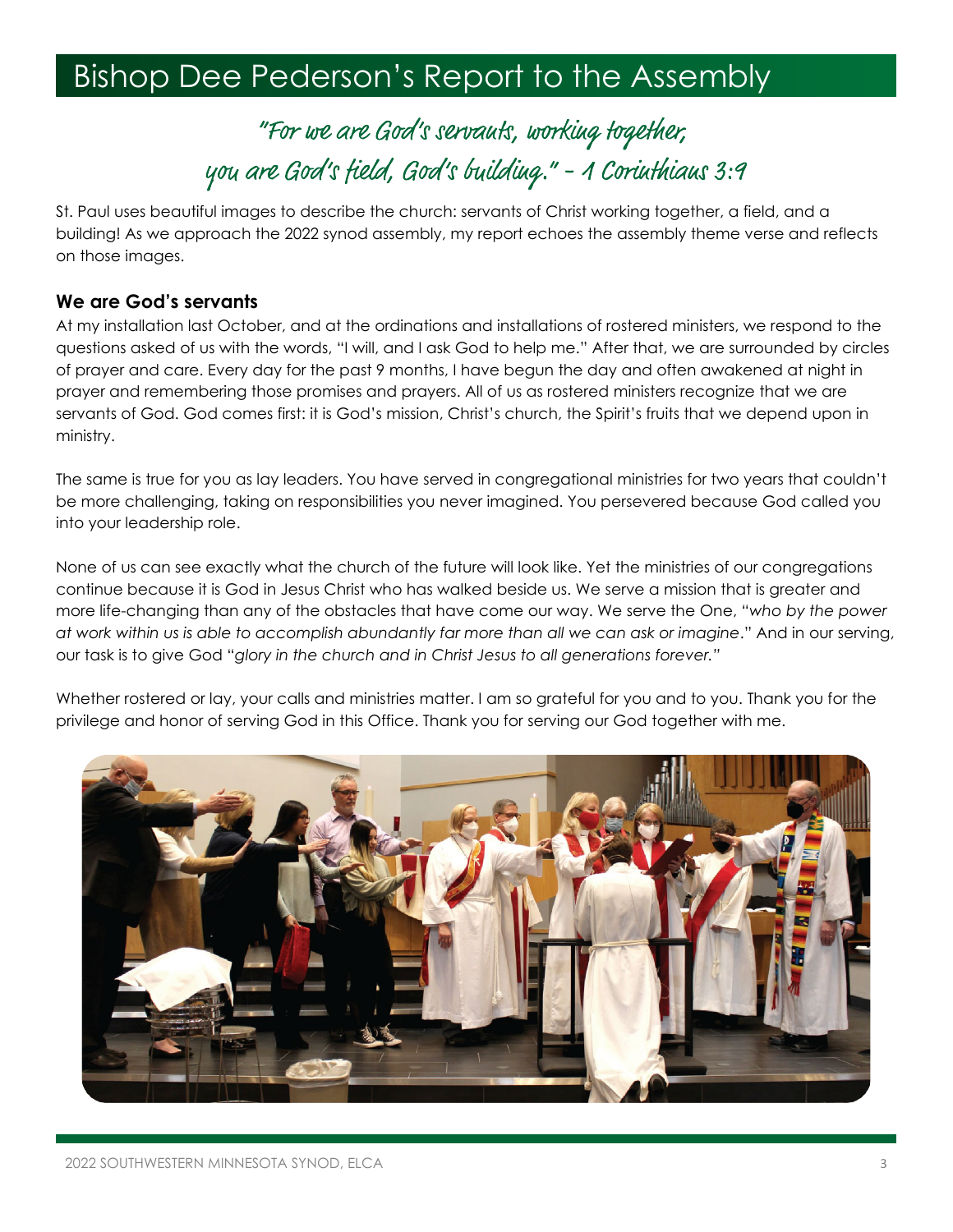# **Working together**

We believe that "*God has planted our congregations in cities, farms, and towns together,"* and that *"by God's grace, together we have what we need."* Each of our congregations has unique gifts from God. You will hear me refer repeatedly to the importance of paying attention to the context in which God has panted us. Those relationships are challenged when we compare ourselves to others, forget the gifts God has given us, fail to see the gift each is to the rest of us, or act as though we do not need each other. It is by God's grace together that we have what we need.

How are we working together? In so many ways! For all this I give thanks:

- Your staff: Synod Ministers Pr. Heather Culuris and Pr. Stephen Cook walking with congregations in the candidacy, transition, and call process; Director for Evangelical Mission (D.E.M.) Pr. Troy Pflibsen; and your Synod Administrative staff Tammy Schacher, Kristin Bakeberg, and Maggie Berggren.
- New candidates who have begun their rostered ministry in this synod: Pr. Hans Peterson, Pr. Janet Adams, Deacon Jill Davis, Pr. Jon Wendt, Pr. Jeremy Hallquist, and in May soon-to-be-pastor Susan Christianson.
- Synod governance: Synod Council, boards, and so many committees.
- Conference Deans and Chairpersons keeping us connected close to home.

The generosity of your Mission Support sustains all we do together in the synod and with our partners in outdoor ministries, campus ministries, colleges & universities, seminaries, across the ELCA, and around the world. Our Mission Support comes back to us by providing us with a whole, full-time staff member - our D.E.M. Pr. Troy who is working with many congregations right now in long-range planning and collaborations.

Thank you for walking together with the other 229 congregations who are part of this synod. We knew we were "church together" before, but as COVID-19 kept us apart, God has shown us how truly connected we really are. Each day we give thanks that "*by God's grace, together we have what we need."*

# **You are God's field**

When a seed is planted and tender shoots start to emerge from the soil, it's hard to imagine the plant that will grow there. Corn or beans, daffodils, or iris bulbs, tomatoes or pumpkins, these small beginnings grow into plants that can be tall and beautiful and capable of sustaining life.

As we emerge from this global pandemic, we can see how the rate of change sped up innovation and creativity across our congregations and is bearing new fruit.

- Area ministry partnership conversations are emerging.
- Lay leaders are imagining ministry in new ways.
- The online presence of congregations is reaching people who are homebound, on the road, and on the other side of the globe.
- Candidates are preparing for ministry.
- 
- Synod staff are providing pastoral care for leaders in times of illness or crisis, leading worship, preaching, meeting with congregations, and listening for how God is at work among us.